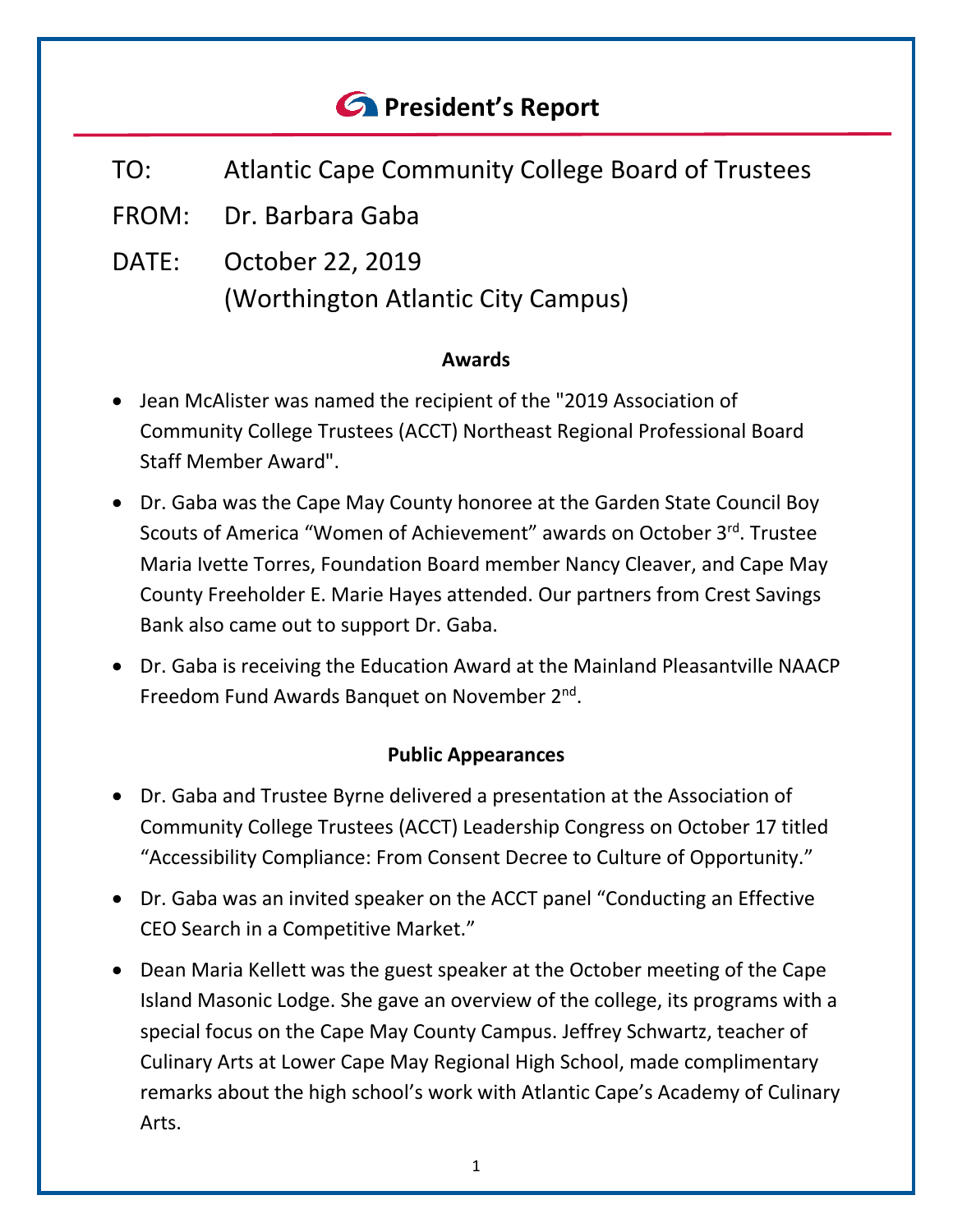# **Faculty / Staff Recognition**

• Dr. Bobbie Heard attended Rochester Institute of Technology's DeafTEC conference, *Opening the Pathway to Technician Careers: A Conference for Biology Teachers of Deaf Students*, in Rochester, NY from October 12-15.

#### **Grants**

• The Office of the Secretary of Higher Education (OSHE) has awarded Atlantic Cape a Capacity-Building Grant of \$265,000 for the Community College Opportunity Grant (CCOG). The funds will be used to support promotion of the tuition-free community college opportunity as well as student support.

# **Technology Upgrades**

- Instructional Technology is in the process of migrating our Blackboard Learn server from Managed Hosting to the SaaS (software as a service) deployment. This will move Blackboard to the "cloud." The official migration will take place between the Fall 2019 and Winter 2020 semesters.
- Atlantic Cape has adopted a new conferencing software called "Blackboard Collaborate." This will give faculty synchronous web conferencing with students in their class, similar to Skype, Zoom, or Go to Meeting. The Fall 2019 semester is being used for training and testing and we will be going live with Collaborate in Spring 2020.

#### **Partnerships - High Schools**

• Greater Egg Harbor Regional High Schools and Atlantic Cape have enjoyed a growing partnership. The Academy of Culinary Arts and Greater Egg Harbor Regional Schools have an existing 2+2 articulation agreement, and we are currently in discussions that will allow students in their fourth year of program to attend the Academy of Culinary Arts full time, earning additional college credit during their Senior year. In the fourth year, students will participate in a cooperative education course, allowing them to earn 100 hours of industry experience. This apprenticeship model will allow students to apply through industry what they have learned in the labs of the Academy.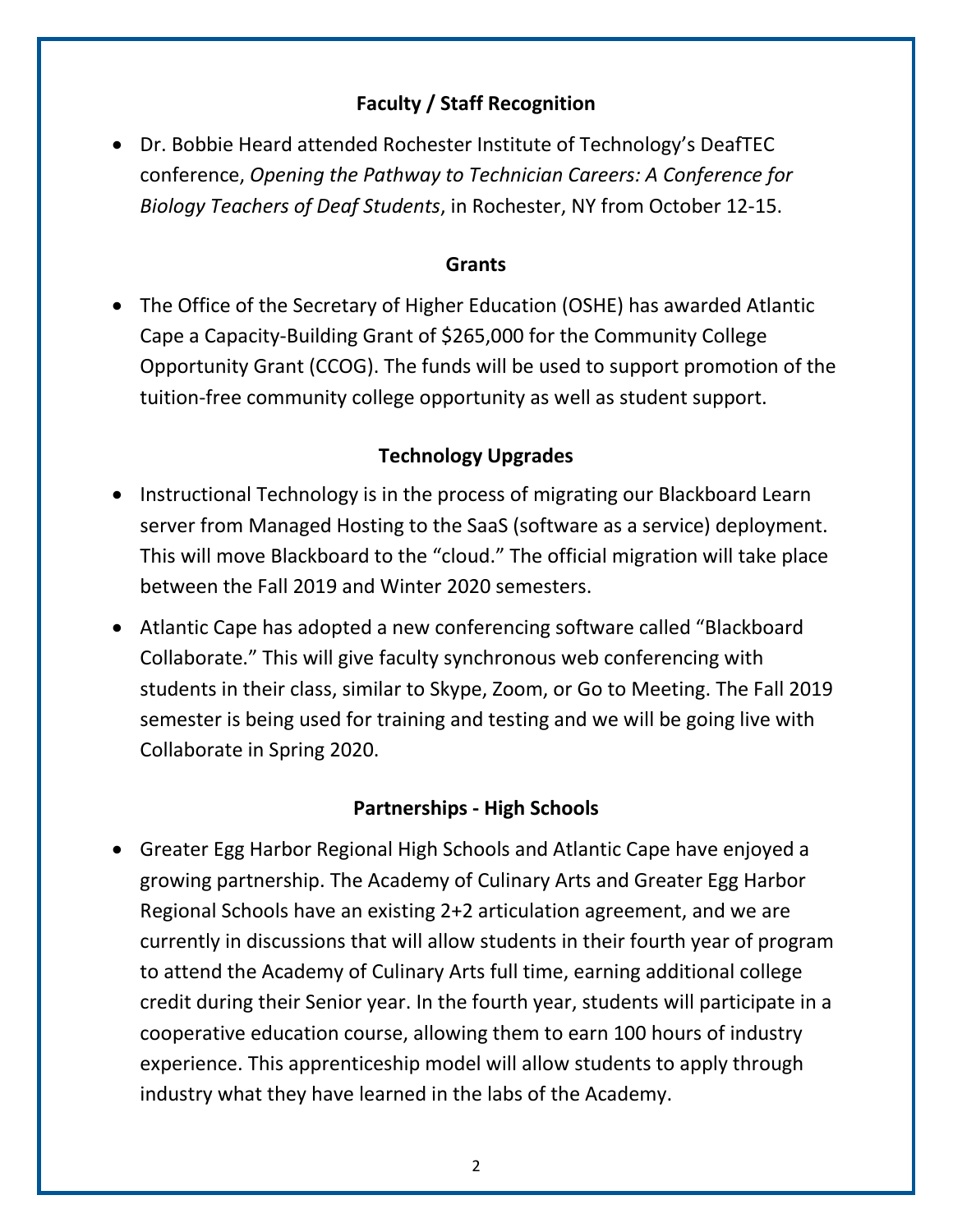#### **Community Engagement**

- At our Worthington Atlantic City Campus, we were grateful to have local artist Kelley Prevard paint a beautiful mural on the Baltic Avenue side of the campus as one of the featured projects of Atlantic City's- 48 Blocks.
- Atlantic Cape participated in Aviation Influence's "Girls in Aviation" event at Atlantic City International Airport on October 5th, which showcased the myriad possibilities for careers in aviation, engaging young women through hands-on learning and connecting them with mentors already in the industry.
- Jean McAlister and Dean Natalie Devonish were invited by Kaleem Shabazz, Atlantic City Councilman, to speak with the Dr. Martin Luther King Westside Protective Association on October 7<sup>th</sup>. Nearly 60 community leaders and families attended their presentation about Atlantic Cape, community partnerships, and the CCOG grant.

#### **Student Activities**

- In keeping with the mission of the Student Government Association (SGA) to represent the interests of the students and encourage student involvement, SGA sponsored a "Political Forum." The event provided students an opportunity to hear first-hand how our local politicians got involved in politics, the impact they have on our community, how students can become involved locally by volunteering in a political campaign or event and why voting is so important and relevant, especially on the local level. Each candidate also shared stories about their political experiences and the challenges of balancing family, work and the requirements of their respective offices. Participating in the Forum were: Freeholder Ashley Bennett, Freeholder Amy Gatto, Assemblyman Vince Mazzeo, Councilman Frank Soto, and Councilman James Toto.
- Brian Ross, President of SGA, facilitated the event providing insightful questions for the panel and an opportunity for the audience to ask questions. Based on the success of this event, SGA anticipates additional events that incorporate the student body, faculty, staff and our local community. Also in attendance was the Executive Board of SGA.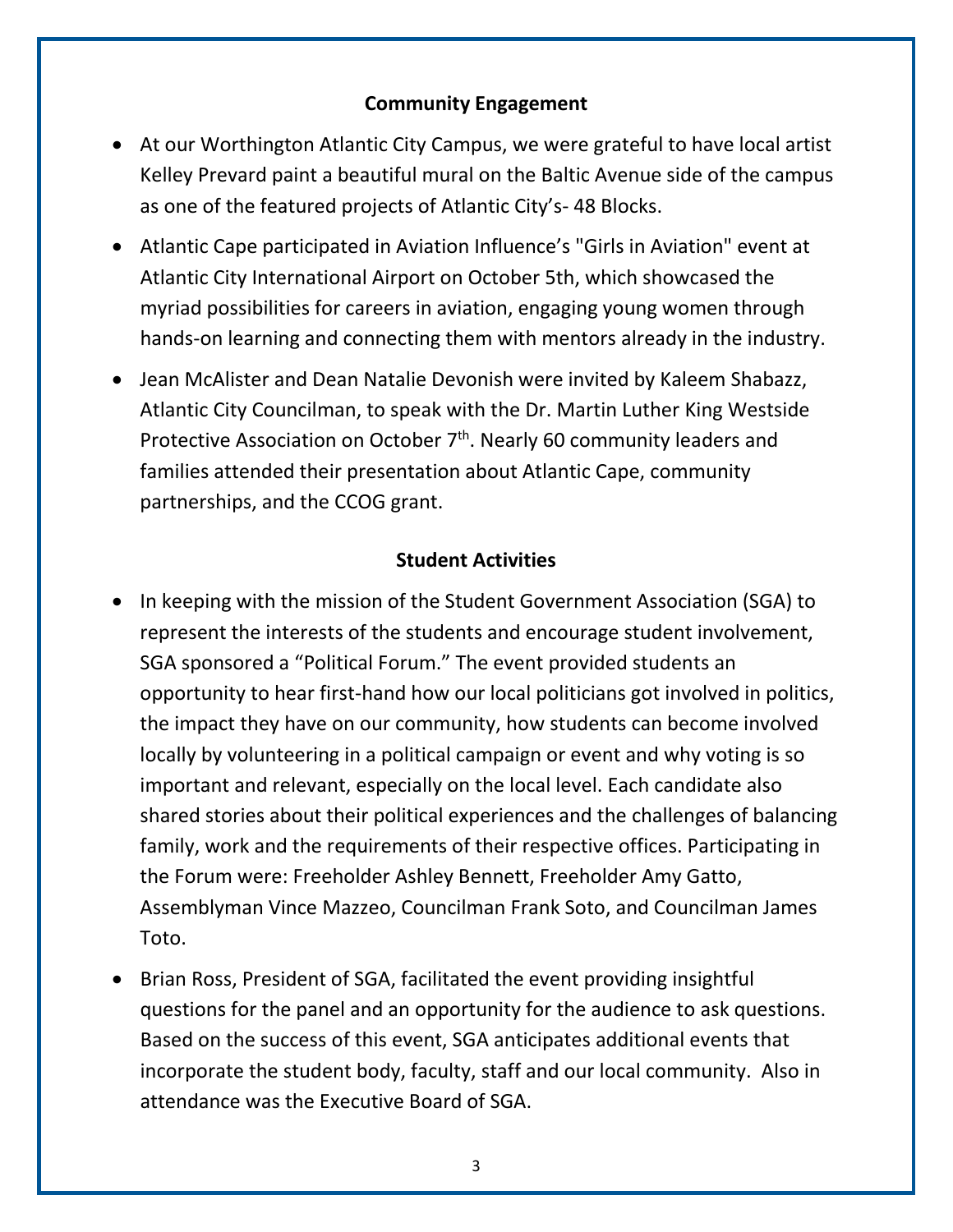#### **Student Support**

- Food Pantries at all three campuses are up and running. There is a tremendous effort at all campuses to keep the pantries stocked. Work Study students and student volunteers are working with students in need at the pantries. We also received 50 boxes of food from the Food Pantry of South Jersey at no cost this month as we did the last two years at Worthington Atlantic City Campus and the Mays Landing Campus. Faculty and staff assisted with this distribution. Next month there will be an additional drop off at the Cape May County Campus.
- Students, faculty and staff can now borrow a laptop at any of the campus libraries. We recently added two laptops for lending at the Cape May and Worthington libraries. This allows students to study anywhere in the library-- a study room with a group of students, in a comfortable chair, by a window, in a quiet place and at a study table.

# **Cape May County Campus**

- On September 26, the Cape May County Campus offered its first monthly Environmental Lecture and Discussion Series. The guest speaker was Dr. Ryan Rebozo from the Pinelands Preservation Alliance. Dr. Rebozo gave a presentation to approximately 20 people about natural ways to prevent beach erosion, improve wildlife habitat and protect the dunes along the New Jersey coastline. This is a vital issue for Cape May County beach communities. His lecture was informative and he was an engaging presenter. Adjunct Professor David Jungblut is the inspiration behind this lecture series. The presentations are open to all and will take place at the Cape May County Campus throughout the academic year. Work-study students are assisting Mr. Jungblut with the planning and logistics of the programs.
- Additional plans for the month of October include:
	- October 23 Cape May County Prosecutor's Office will hold a College Sexual Assault Seminar. Everyone is welcome to attend.
	- October 24 Cape May County Recovery Court will hold its meeting at Cape May County Campus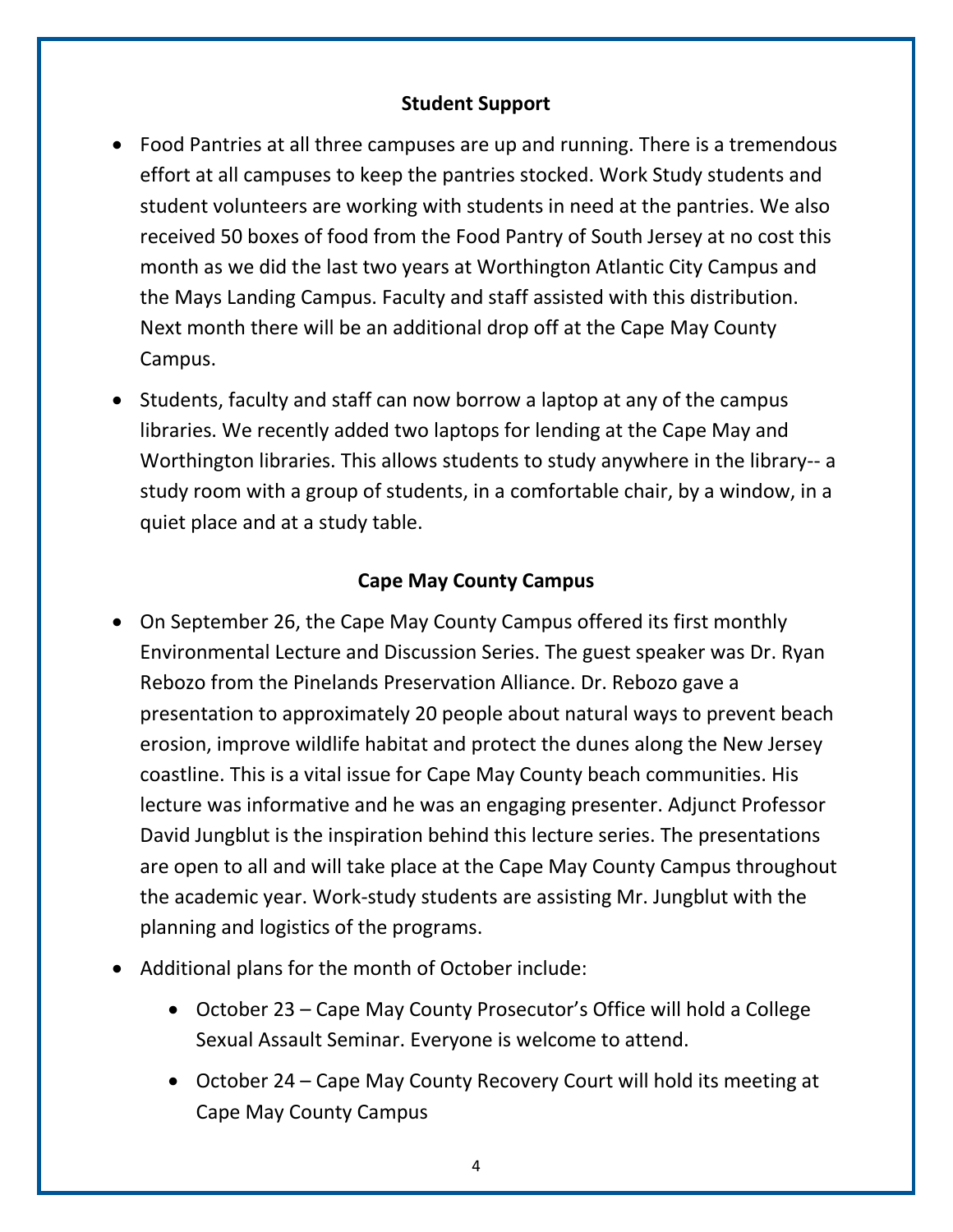- October 28 American Red Cross will run a Blood Drive
- Dr. Tammy DeFranco and Dean Maria Kellett attended the "Knock Out Opioids" town hall meeting on October 2<sup>nd</sup>. Sponsored by the Horizon Foundation of New Jersey, a panel of five stakeholders shared information about what the Cape May County community is doing to end the local opioid crisis.

## **Alumni Association**

• On October 30<sup>th</sup>, the Atlantic Cape Alumni Association, Rutgers University and AtlantiCare will host a 50<sup>th</sup> Anniversary celebration of the college's nursing program at the Atlantic City Campus of AtlantiCare. Since 1969, the program has graduated 2,824 nurses. Many of Atlantic Cape's nursing program graduates work for AtlantiCare.

#### **Academic Affairs**

- The Accreditation Commission for Education in Nursing (ACEN) has granted continuing accreditation to Atlantic Cape's Nursing Program. The next accreditation visit is scheduled for Spring 2027.
- Professors Effie Russell and Rich Russell along with Phi Theta Kappa (PTK) hosted a Jack Kent Cooke Scholarship Information Session and Workshop on October  $8<sup>th</sup>$  for students interested in applying for this scholarship opportunity.
- Community College Complete Challenge (C4) Week is October 21-25. Professor Effie Russell, Professor Rich Russell, and PTK have been encouraging the college community to wear college gear all week, but especially on October 22, when essay contest winners will be announced and awarded bookstore gift certificates.
- The Academy of Culinary Arts held a fundraiser for the Dr. Lynn Hoffman Scholarship Fund on October 16<sup>th</sup> at Bar Hygge in Philadelphia.
- The English faculty hosted a meeting with Peter Adams, founder of the original Accelerated Learning Program (ALP) at Community College of Baltimore County, on October 2nd.